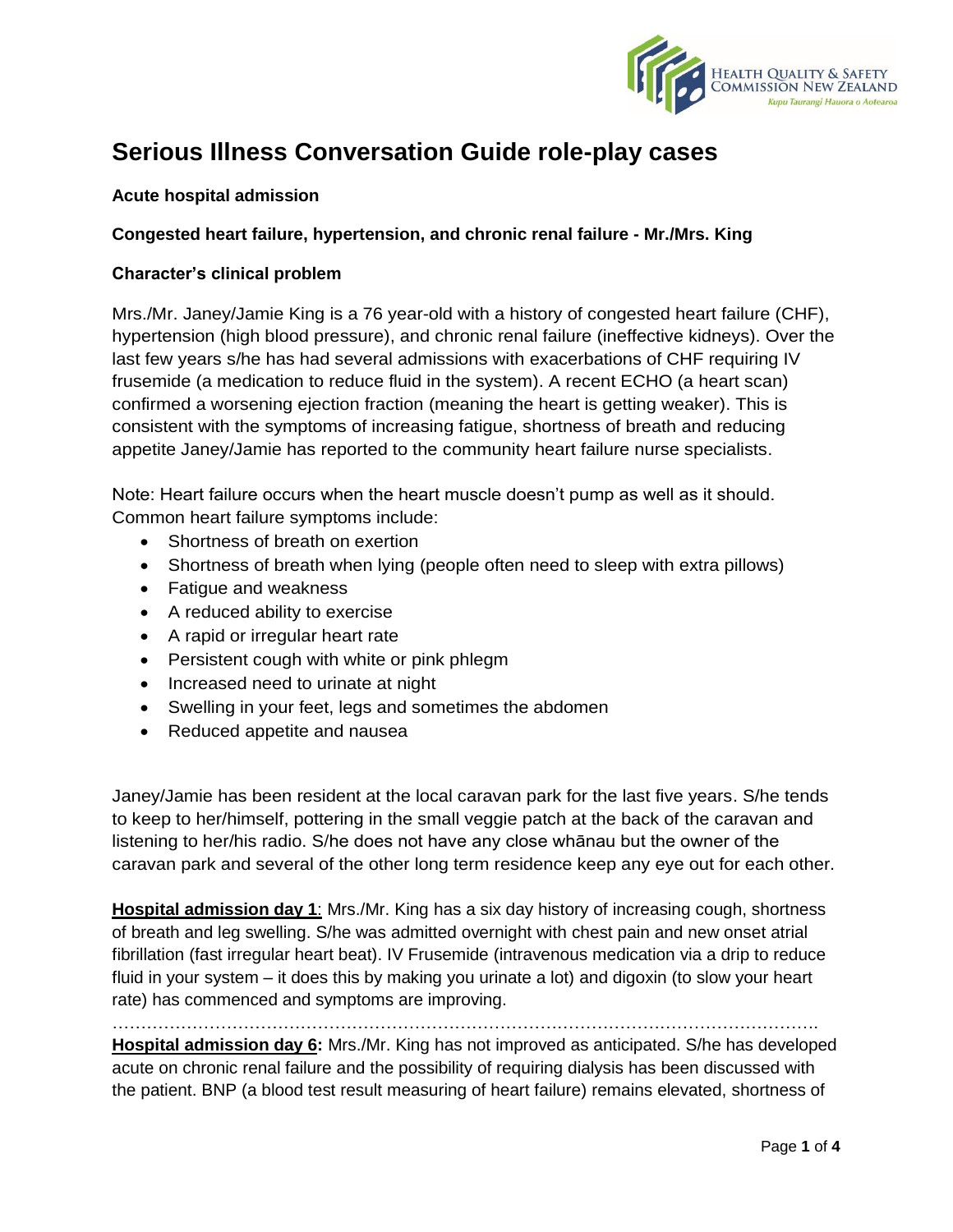breath on minimal exertion continues and s/he has increasing oxygen requirements. Recovery is now uncertain.

## **Personal history**

**Life experience –** You have lived at the local caravan park for the last 5 years. You like having your own space and tend to keep to yourself but you do appreciate the fact that the park manager and other residence keep an eye out for each other. If you have some spare veggies from your patch at the back of the caravan, you like to be able to share them with your neighbours as your way of saying thank you.

**Values –** Maintaining relationships has sometimes been a bit of a challenge for you and you can be wary of people asking too many questions if you don't understand the relevance. You appreciate information being delivered in a straight forward manner.

**Emotion –** You find the hospital environment challenging. Being at home in your caravan is your secure space and your daily routine helps you feel in control. Being surrounded by others, sharing a 4 bedded ward room and adapting to the ward routines, has been difficult for you on past admissions. It increases your anxiety and you're always very keen to get fixed up and home again as soon as possible.

*Day 1 of the admission*: You know your symptoms have been getting worse and yesterday's irregular heart rate and chest pain scared you. It was horrible not being able to catch your breath and the feeling of your heart racing. You did worry you might be dying. But you are starting to feel a bit better now and while you don't enjoy hospital, you realise this is the best place for you at the moment. You are confident you will recover and be home within a few days.

*Day 6 of the admission*: You are increasingly scared and worried about your deterioration in health. You always assumed you would get better but are now realizing you may not. You are tired, exhausted and your thoughts are turning to what will happen to your garden and your caravan if you don't. Dialysis has been discussed and, while you understand it will help your kidneys recover, the idea of being dependent of dialysis and needing to be hooked up to machines regularly is causing you to feel very anxious. It is not a way you think you want to live your life.

**Social –** You don't want to worry anyone and are reluctant to have staff notify the caravan park manager (listed as your first contact).

| <b>Prompt</b>         | <b>Suggested response Day 1</b>                                                                                                                   | <b>Suggested responses Day 6</b>                                              |
|-----------------------|---------------------------------------------------------------------------------------------------------------------------------------------------|-------------------------------------------------------------------------------|
| Set-up                | I'm feeling a lot better today so I don't<br>think there is much to talk about is there?<br>Unless you are here to tell me when I can<br>go home? | OK. I wondered when you might be back.<br>I know things aren't going so well. |
| When gently<br>pushed | guess so (tentative)                                                                                                                              |                                                                               |

#### **Suggested responses to the guide prompts**

Health Quality & Safety<br>Commission New Zealand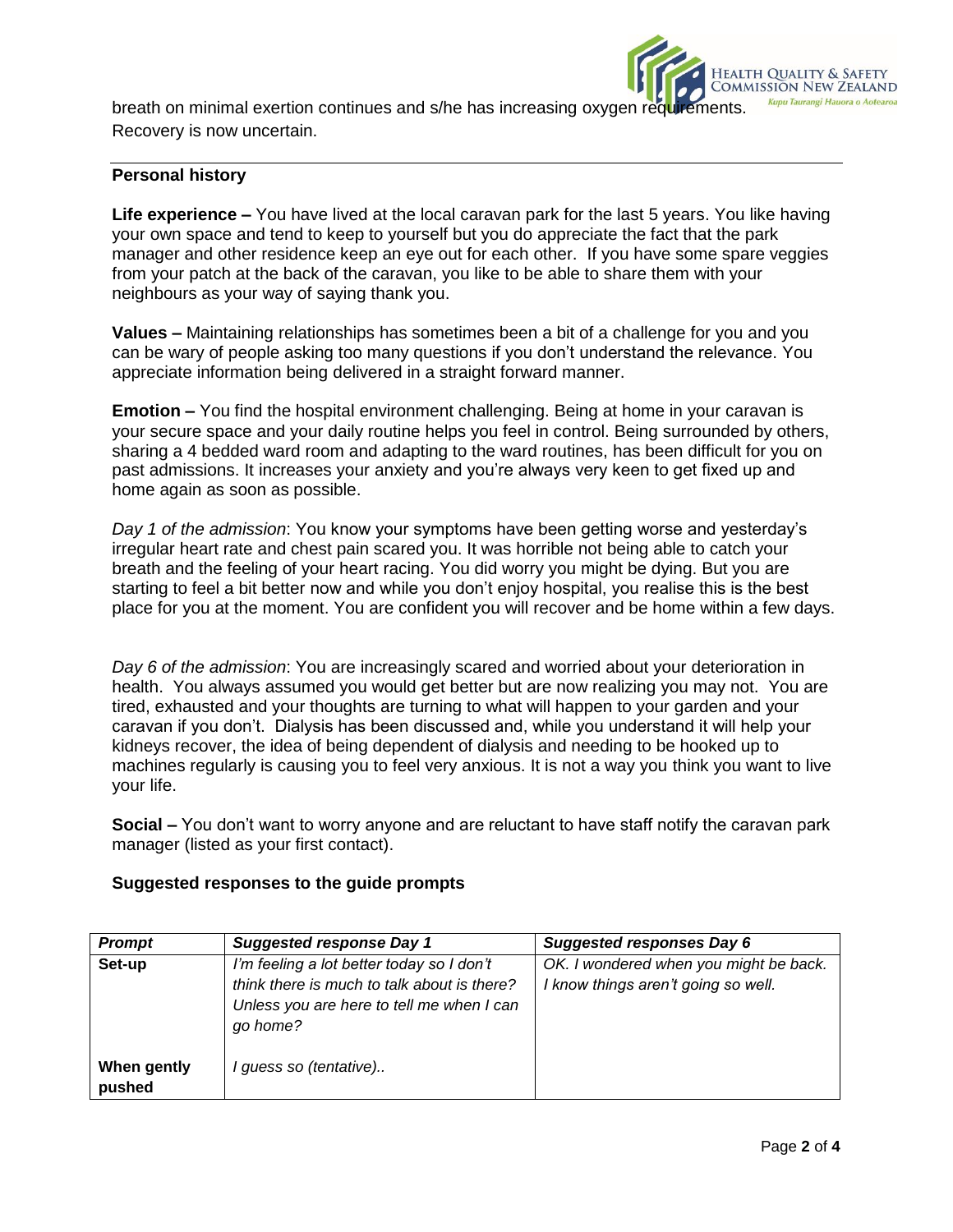|                                                                                                                                       | Health Quality & Safety<br>Commission New Zealand |
|---------------------------------------------------------------------------------------------------------------------------------------|---------------------------------------------------|
| No, it's just me. No one else needs to be<br>I don't want to be bothering anyone.<br><b>Support</b><br><i>involved.</i>               |                                                   |
| <b>Illness</b><br>I've had a bit of trouble with my heart and<br>I know I am getting sicker. My breathing                             |                                                   |
| <b>Understanding</b><br>isn't getting better and now my kidneys<br>breathing over the last few years. They                            |                                                   |
| tell me it was all that smoking in my<br>are packing up. They talked to me about                                                      |                                                   |
| younger days, clogged up my arteries.<br>dialysis yesterday. I've been awake half                                                     |                                                   |
| My ankles had been a bit more swollen<br>the night thinking about what that might                                                     |                                                   |
| mean for me.<br>than usual last week but yesterday things                                                                             |                                                   |
| ramped up another level. My heart started                                                                                             |                                                   |
| racing and I was getting chest pain. If I'm                                                                                           |                                                   |
| honest I thought I was having a heart                                                                                                 |                                                   |
| attack and it might be the end. Turns out it                                                                                          |                                                   |
| was just a bit of a dicky rhythm. They gave                                                                                           |                                                   |
| me some pills and hooked me up to the<br>drip that makes me keep going to the toilet                                                  |                                                   |
| and now I'm feeling much better.                                                                                                      |                                                   |
| <b>Information</b><br>Just tell me what I need to know.<br>I like it pretty straight up. Just tell me how                             |                                                   |
| <b>Preferences</b><br>it is.                                                                                                          |                                                   |
| Prognostic<br>I'm finding it a bit hard to get my head<br>I hope I will continue to do well too! I know                               |                                                   |
| <b>Communication</b><br>round how quickly things are changing.<br>my heart is dodgy and I have times when                             |                                                   |
| my legs are more swollen and my<br>This time last week I thought I'd be home                                                          |                                                   |
| breathing is worse than others, but I've<br>by now, instead I realizing I mightn't get                                                |                                                   |
| never really thought about what it mean in<br>better or if I do I'll need things like                                                 |                                                   |
| the long term.<br>dialysis. It's a lot                                                                                                |                                                   |
| That's a lot to take in.                                                                                                              |                                                   |
| <b>Priorities</b><br>To get better and to get out of hospital. I<br>Getting out of this place. It makes me                            |                                                   |
| find it really hard being here with all these<br>really sad to think I mightn't see my                                                |                                                   |
| people. I just want to get home, back to<br>garden again.                                                                             |                                                   |
| my garden. There is lots to do at this time<br>of the year.                                                                           |                                                   |
| How quickly things are changing is<br>I'm not good with lots of people. I like to<br><b>Worries</b>                                   |                                                   |
| terrifying me. And the dialysis thing. I just<br>keep myself to myself, so when I get sick                                            |                                                   |
| don't know that I could spend the rest of<br>like this and need to come into hospital                                                 |                                                   |
| my life reliant on a machine and being<br>and have others do things for me, I find it                                                 |                                                   |
| tied to treatment. I feel panicky just<br>tough.<br>contemplating it.                                                                 |                                                   |
|                                                                                                                                       |                                                   |
| When my heart went all funny yesterday, I                                                                                             |                                                   |
| did worry for a while that I might be dying.                                                                                          |                                                   |
| I'm pleased I'm not!                                                                                                                  |                                                   |
| My life hasn't always been an easy one.<br><b>Getting through</b><br>When I get scared or overwhelmed in this                         |                                                   |
| place and with everything that is<br>tough times<br>It's usually just me muddling along the<br>happening, I imagine my garden and     |                                                   |
| best I can.<br>what is sprouting this week and what                                                                                   |                                                   |
| My garden is pretty important to me. I like<br>might be getting ready to harvest.                                                     |                                                   |
| watching things grow and having my                                                                                                    |                                                   |
| hands in the soil each day.<br><b>Critical Abilities</b><br>Being able to care for myself. My<br>Being well enough to care for myself |                                                   |
| caravan's not big so as long as I can<br>again. It is horrible having to rely on the                                                  |                                                   |
| potter around in there OK, I'll be happy.<br>nurses to help me shower and toilet. I                                                   |                                                   |
| And still being able to tend my garden.<br>wouldn't want to be like this long term.                                                   |                                                   |